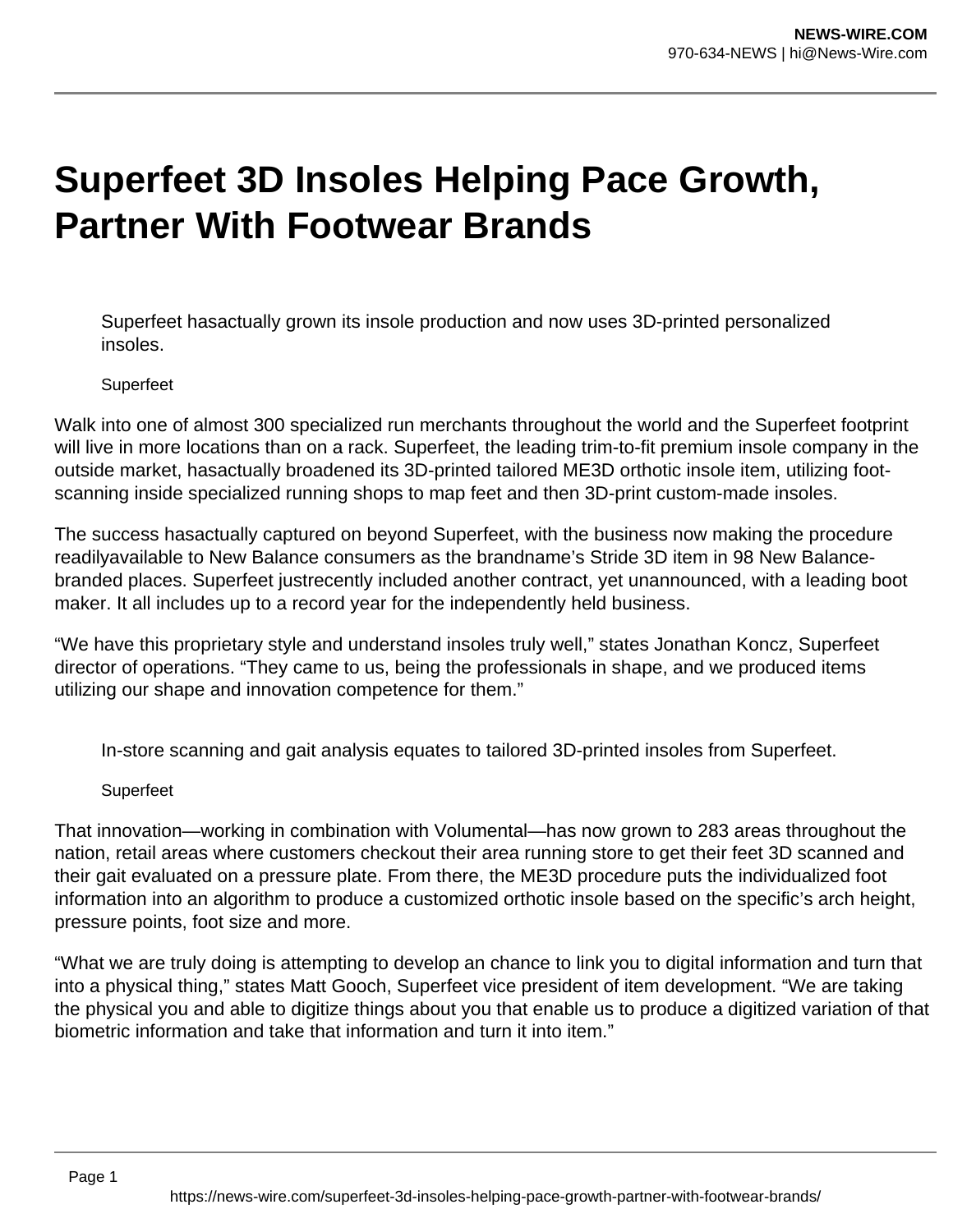With thousands of capacity information points, Superfeet focused on what matters to producing a personalized insole, taking the subjectivity out of picking an insole and creating one to the measurements of your foot. By utilizing both a fixed 3D scan and a gait analysis, Superfeet can do more than simply procedure the foot, however likewise track pressure points. From there, Superfeet shapes the insole.

A custom-printed insole from Superfeet.

## Superfeet

"Any discussion with Superfeet begins with shape," Gooch states. "If you ask what the core innovation is, it constantly begins with shape and constantly ends with shape." He states the business's capability to take a shape and make it functionally fit the bottom surfacearea of a client's foot raises the tailored procedure.

The ME3D item functions 5 various tightness zones tuned to your information, directional flex lines based on your gait analysis and differing arch and heel shapes developed from your foot information. And the procedure will make an insole personalized inadifferentway for your right foot and left foot giventhat they are hardlyever inproportion.

With the information called in, the 3D printing takesplace at the Superfeet headoffice in Ferndale, Washington, utilizing a polyamide-based item to print each insole at 350 degrees Fahrenheit. It takes about 15 hours to print one insole, generally needing 4,620 layers. A hectic week sees Superfeet produce 350 customized items, which are then loaded and delivered back to the shop or straight to the customer. Most consumers select returning to the shop so they can have staffmembers guarantee the insole shapes to their shoes of option.

The endingup procedure for the personalized ME3D item from Superfeet.

Superfeet

While ME3D has existed because 2018, secret markers haveactually enabled the experience to grow the item 219% year over year by the end of2021 It began with utilizing a coupleof pilot partners to fine-tune the in-store experience. Then came collaborations, such as with Volumental on the innovation side and Fleet Feet on the merchant side. With the additions of New Balance and others, anticipate the licensing side to continue establishing. And anticipate to see a brand-new ME3D item getting included in 2022, permitting Superfeet to reach an even higher audience now that the program has a strong structure.

# **The function of Superfeet**

Superfeet, which began in 1977 as an arm of a regional podiatry workplace, hasactually utilized the business's extreme focus on shape to truly enhance uniqueness, whether inside Olympic snowboarding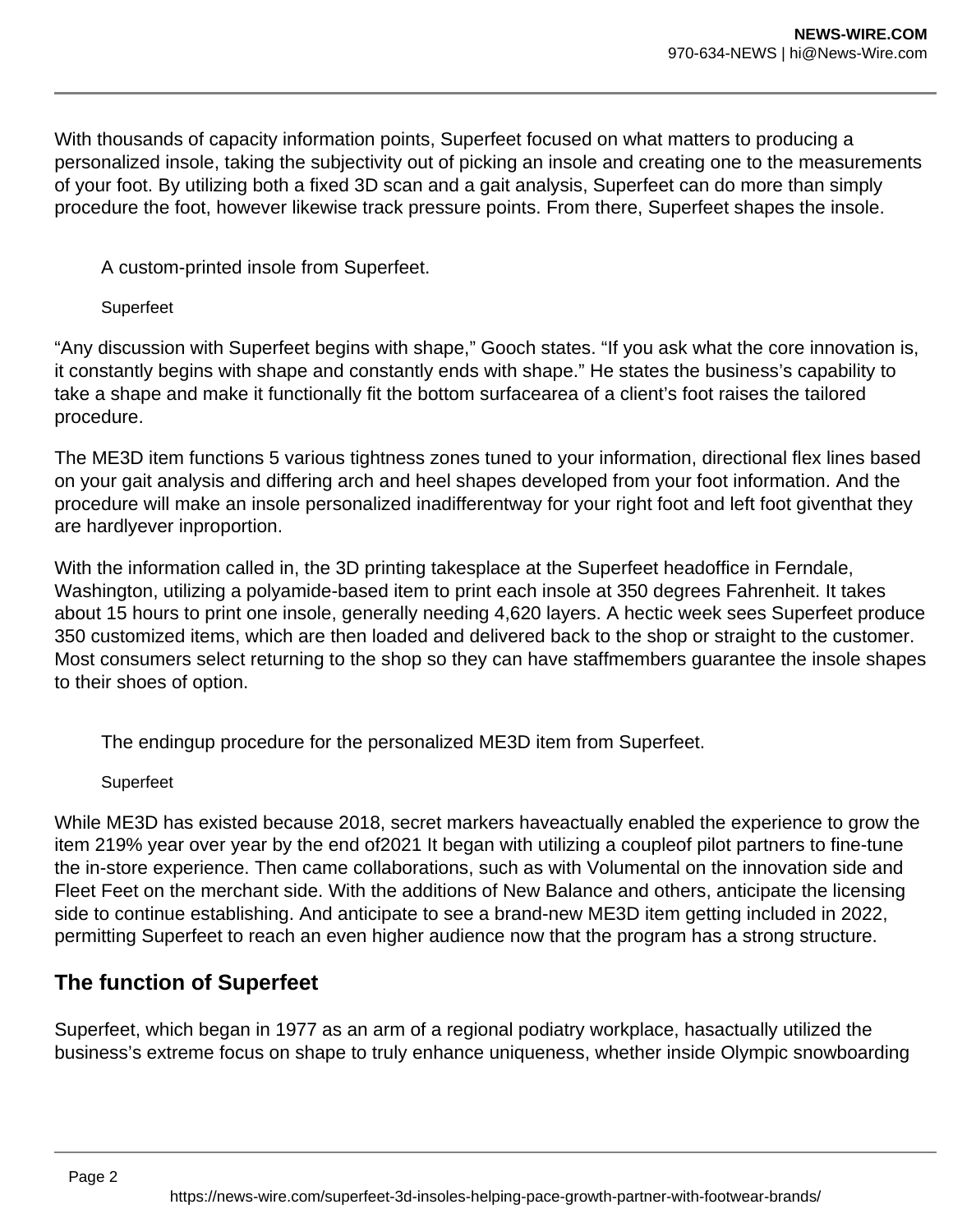boots, NHL hockey skates, NFL cleats or runners the world over.

Gooch states the foot runs on a three-dimensional terrain, however the contemporary world is mainly hard and flat. That worries the foot, so to provide the shape, Superfeet puts a focus on rear-foot assistance. As gravity and body weight press down and you respond to the force, the insole assists develop the capability for your foot to keep moving.

Superfeet now has insole items for practically any activity.

#### Superfeet

Superfeet, then, has lots of insole items, all tuned to particular shapes and requirements. Each item comes with various versatility, assistance and density, utilizing products from polyamide to carbon fiber to develop the difficult "cap" that supplies the assistance. The cap, which gets crafted in various shapes based on requirement and can consistof whatever from ridges for light-weight height to gel for included cushioning, integrates with a foam "top cover" for convenience. The variety is substantial. And growing. The ME3D isn't like any of the others in terms of shape—thanks to the modification—but utilizes a comparable principle of utilizing a tough product to kind a shape under your foot paired with a foam.

"If you appearance at our items, we shot to produce truly particular experiences with overthecounter items with specified density or specified responsiveness," Gooch states. The ME3D item, then, raises the uniqueness with the customization. "It is the most functionally particular Superfeet experience you can have," Gooch states, including that the ME3D item lives someplace in inbetween the off-the-shelf choice and a doctor-prescribed orthotic. "What it actually comes down to," he states, "is our capability to truly take that Superfeet experience and evenmore customize and streamline the advantages."

# **Superfeet development**

Superfeet began with its Green insole. It is still the verypopular item in the line, both locally and globally, with Gooch calling it an industry-defining item. But like all Superfeet items it offers a particular experience. Green is rather company, significance it might not be the insole for everybody.

The Superfeet Adapt Run insole.

Superfeet

"What we endedupbeing extremely mindful of over the last 10 years or so is there are a lot of chances for other individuals to be brought into our brandname that didn't resonate with the firmness of those (early) items," he states, "but might still advantage from Superfeet shape."

That's why you now see such items as the Comfort Run, Trailblazer (for treking boots) and a host of others utilizing various tuning. The Adapt household is the latest addition to Superfeet, introduced in late